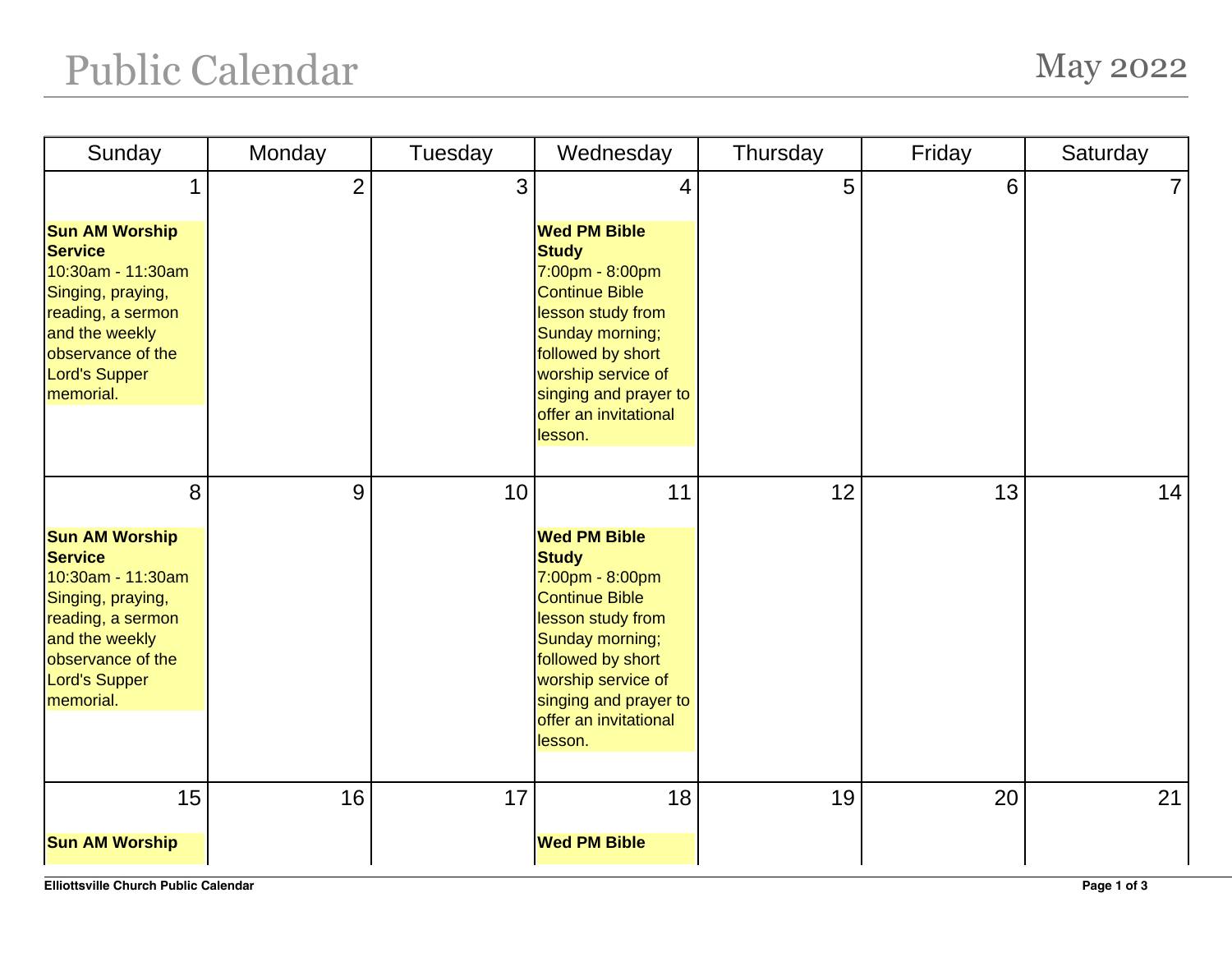| <b>Service</b><br>10:30am - 11:30am<br>Singing, praying,<br>reading, a sermon<br>and the weekly<br>observance of the<br>Lord's Supper<br>memorial.                                       |    |    | <b>Study</b><br>7:00pm - 8:00pm<br><b>Continue Bible</b><br>lesson study from<br>Sunday morning;<br>followed by short<br>worship service of<br>singing and prayer to<br>offer an invitational<br>lesson.                        |    |    |    |
|------------------------------------------------------------------------------------------------------------------------------------------------------------------------------------------|----|----|---------------------------------------------------------------------------------------------------------------------------------------------------------------------------------------------------------------------------------|----|----|----|
| 22                                                                                                                                                                                       | 23 | 24 | 25                                                                                                                                                                                                                              | 26 | 27 | 28 |
| <b>Sun AM Worship</b><br><b>Service</b><br>10:30am - 11:30am<br>Singing, praying,<br>reading, a sermon<br>and the weekly<br>observance of the<br>Lord's Supper<br>memorial.              |    |    | <b>Wed PM Bible</b><br><b>Study</b><br>7:00pm - 8:00pm<br><b>Continue Bible</b><br>lesson study from<br>Sunday morning;<br>followed by short<br>worship service of<br>singing and prayer to<br>offer an invitational<br>lesson. |    |    |    |
| 29<br><b>Sun AM Worship</b><br><b>Service</b><br>10:30am - 11:30am<br>Singing, praying,<br>reading, a sermon<br>and the weekly<br>observance of the<br><b>Lord's Supper</b><br>memorial. | 30 | 31 |                                                                                                                                                                                                                                 |    |    |    |